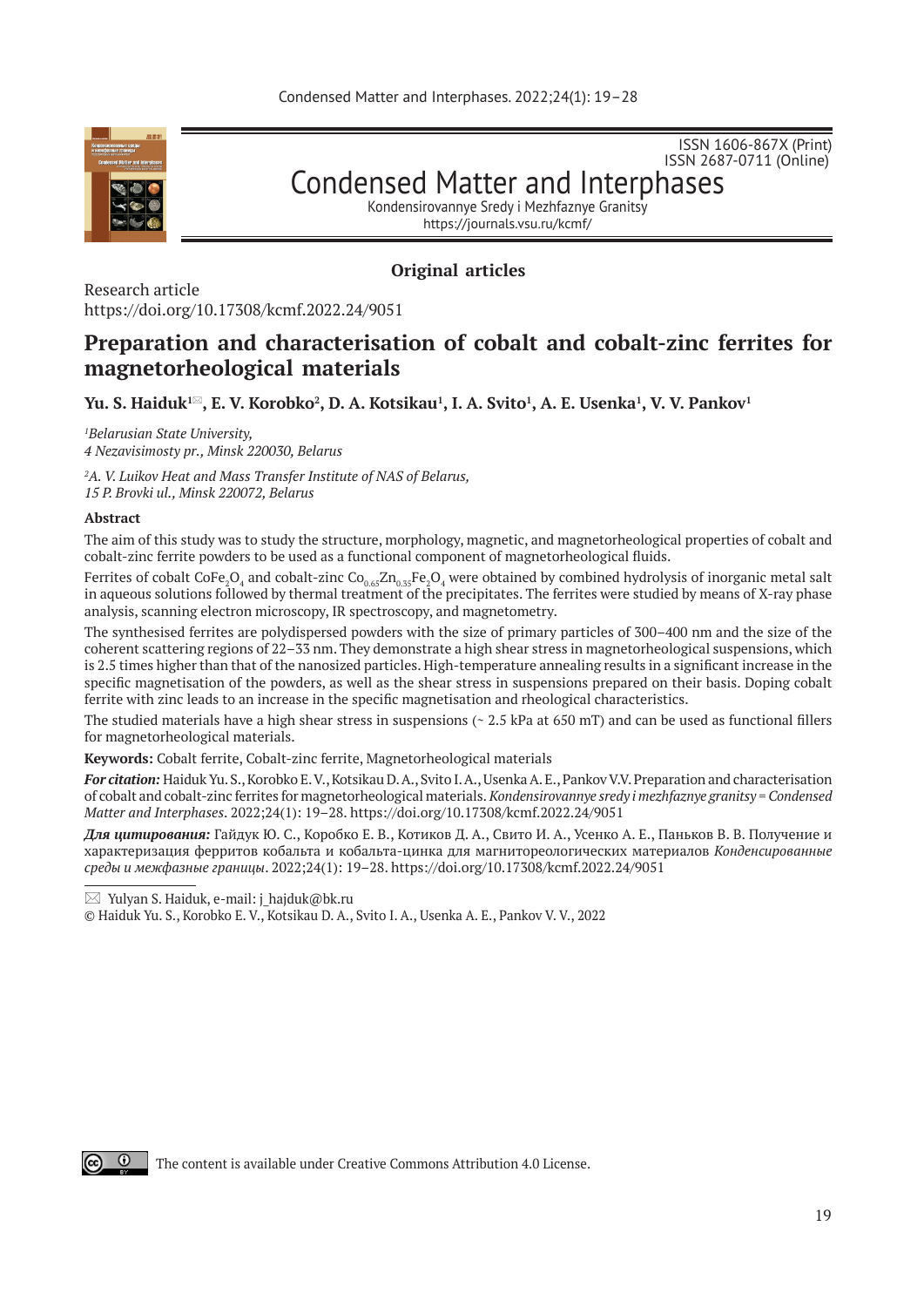Yu. S. Haiduk et al. **Preparation and characterisation of cobalt and cobalt-zinc ferrites...** 

# **1. Introduction**

Magnetic fluids (MF) and magnetorheological fluids (MRF) belong to the category of magnetically controllable materials. They differ in the degree of the magnetorheological effect, which is much stronger in MRFs than in MFs. MFs usually contain nanosized magnetic particles, whose concentration in the composition does not exceed a few vol%. The concentration of magnetic particles in MRFs can reach up to 50 vol%, and their size usually exceeds 0.1 μm [1]. MRFs are used as an active medium for damping devices designed for the protection of vehicles, industrial equipment, buildings, and structures from vibrations and other mechanical influences, as well as for shaft hermitization, production of prostheses, and production of recoil devices and return systems for artillery, etc. [2].

The most common way to gain the magnetorheological response of a suspension is to increase the magnetisation of micro- and nanosized magnetic particles reducing the coercivity, as well as to obtain anisometric particles (for instance, needle-like particles). In order to do this, it is necessary to enhance the existing methods for synthesising magnetic materials. A promising solution is to combine micro- or nanoparticles rather than to use them separately. It is known that micron particles demonstrate stronger magnetorheological effect, and their combination with nanoparticles stabilises the suspension preventing or slowing down the aggregation and sedimentation processes. A combined effect of several factors (the morphology of the particles, their magnetisation, the coercive force, and the mass fraction in the suspension) can lead to a synergistic effect, which in turn results in an emergent viscosity effect.

Cobalt and cobalt-zinc ferrites synthesised by means of chemical coprecipitation [3–6], the solgel method [7], electrostatic spraying [8] and other methods are being actively studied as promising ferrimagnetic materials. Zinc ferrite has a cubic spinel lattice with normal distribution of cations in the spinel sublattices, while cobalt ferrite has a reverse structure. Structural deviations result in a nonequilibrium distribution of cations in the lattice and cause a change in the magnetic properties [9–11]. In addition, changing the distribution of the cations in the ferrite lattice

by forming solid solutions between certain ferrite compositions, we can alter the magnetic properties of the material to a certain degree. Thus, the introduction of a non-magnetic  $Zn^{2+}$ ion to the lattice of cobalt ferrite with a strong preference for tetrahedral positions will cause the migration of  $Fe<sup>3+</sup>$  ions into the octahedral positions, leading to an increase in the magnetic moment.

In our earlier study [12], we developed a technique that allows controlling the magnetic properties of cobalt-zinc ferrite by substituting for cobalt ions in the structure of Co-Zn spinel with a non-magnetic double charge cation, namely zinc. We found that an increase in the magnetisation and a decrease in the coercivity occurs until the concentration of zinc reaches  $x = 0.35$  ( $Co<sub>0.65</sub>Zn<sub>0.35</sub>Fe<sub>2</sub>O<sub>4</sub>$ ). The ferrites obtained by spray-drying followed by annealing in the inert component matrix (NaCl) consisted of particles that are uniform in size  $($   $\sim$  50 nm), some of them being in a superparamagnetic state. The powder had specific magnetisation of about  $\sim$  45 A·m<sup>2</sup> kg<sup>-1</sup> and demonstrated a shear stress of  $\sim$  1 kPa in a suspension based on industrial oil, with the magnetic field induction being 600 mT [12].

The aim of this study was to study the structure, morphology, magnetic, and magnetorheological properties of cobalt and cobalt-zinc ferrite powders to be used as a functional components of magnetorheological materials, namely magnetorheological fluids. To increase the average size of the particles, their specific magnetisation, and, as a result, the shear stress in ferrite suspensions, we used the method of chemical precipitation from aqueous solutions followed by high-temperature treatment of the precipitates in air.

## **2. Experimental**

The  $\mathrm{CoFe}_{2}\mathrm{O}_{4}$  ferrite powder was obtained from solutions of the metal salts followed by hightemperature annealing. Samples of  $CoSO_4$ <sup>-</sup>  $7H_2O$ weighing 36.54 g and  $Fe(\text{NO}_3)_3$  $\cdot$   $9\text{H}_2\text{O}$  weighing 52.54 g were dissolved in 1 l of distilled water. An ammonia solution was poured into the resulting salt solution with vigorous stirring. The pH level of the resulting suspension was monitored ( $pH = 11.0$ ). The suspension was heated to 90 °C. The precipitate was washed by magnetic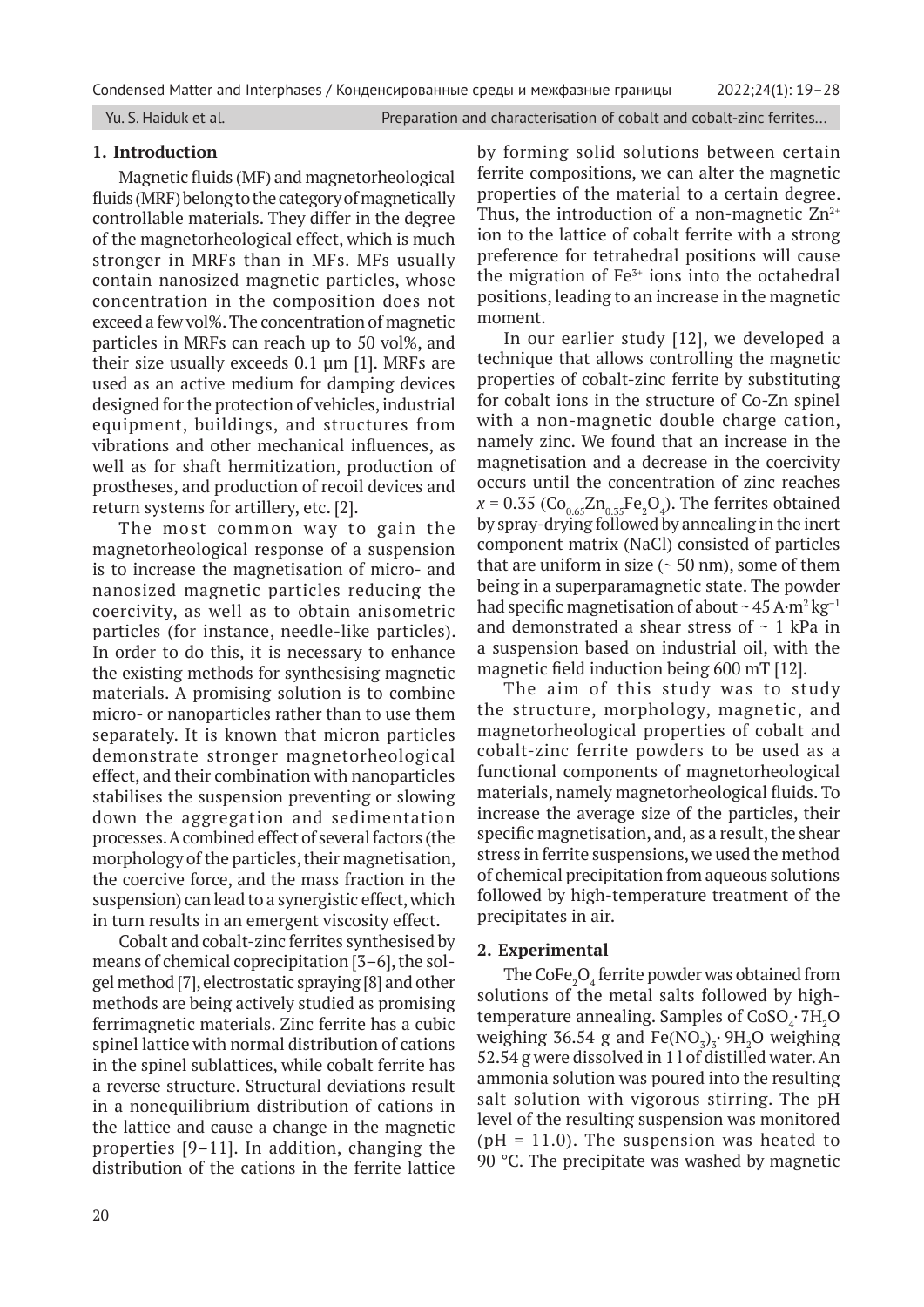decantation, after which it was heat treated at 740 °C for 8 h in air and ground in an agate mortar.

To obtain  $\mathrm{Co}_{0.65}\mathrm{Zn}_{0.35}\mathrm{Fe}_2\mathrm{O}_4$  samples, powders of  $CoSO_4 \cdot 7H_2O (16.25 \text{ g}), ZnCl_2 (4.26 \text{ g}),$  and  $Fe NO_3)_3$ (49.81 g) were dissolved in 1.5 l of distilled water. The solution was stirred with magnetic stirrer for 5 min to reach complete homogenisation. An ammonia solution was poured into the resulting salt solution under vigorous stirring and the pH level of the formed suspension was monitored using indicator paper ( $pH = 11.0$ ). The suspension was heated to 90 °C. The precipitate was washed by magnetic decantation [12], after which it was heat treated at 740 ºС for 8 h and ground in an agate mortar.

X-ray studies were performed using a DRON‑3 diffractometer (CoK -radiation,  $\lambda = 0.1790$  nm) within an angle range of  $2\theta = 6 - 90^{\circ}$ . The sizes of coherent scattering regions (CSR) were determined by the broadening of diffraction reflections (Scherrer method).

The radiodensity was calculated using the formula:

$$
d_x = \frac{8M}{a^3 N_A},\tag{1}
$$

where *M* is formal molecular weight; *a* is the lattice parameter, and  $\mathbf{A}; N_A$  is Avogadro number.

The degree of crystallinity of the samples was determined using the ratio:

$$
\left(1 - \frac{I_{\text{background}}}{I_{\text{S11}}}\right) \times 100\,\%,\tag{2}
$$

where  $I_{\omega}$  is the intensity of the reflex of the spinel, corresponding to the crystallographic direction 311; *I*<sub>background</sub> is the intensity of the background line of the x-ray diffraction pattern.

Dislocation density  $\delta$  (number of lines per 1 m2 ) was calculated using the formula:

$$
\delta = \frac{1}{D^2}.\tag{3}
$$

IR*-*spectra were recorded using an AVATAR FTIR-330 spectrometer (Thermo Nicolet) in the wavenumber region (v)  $400-700$  cm<sup>-1</sup> with a resolution of  $\pm 1$  cm<sup>-1</sup>. The spectra were registered in adiffuse scattering mode using the Smart Diffuse Reflectance accessory.

The surface structure of polycrystalline and film samples was studied by means of scanning electron microscopy using a LEO 1420. Simultaneously, the ratio of the concentration of metal atoms in ferrite powders and the features of their distribution on the surface of the particles were determined by energy dispersive X-ray spectroscopy (EDX*-*analysis).

The magnetic characteristics were studied using a Cryogen Free Measurement System from Cryogenic Ltd, where hysteresis loops were recorded at temperatures of 10 and 300 K and magnetic field induction  $B_{\text{max}} = 8$  T. The weight of the samples, not including the capsule, was  $0.04134$  g for CoFe<sub>2</sub>O<sub>4</sub> and  $0.0685$  g for  $Co_{0.65}Zn_{0.35}Fe_2O_4.$ 

The dependence of the shear stress  $(\tau)$  of the suspensions on the magnetic induction of the applied magnetic field was measured using a Physics MCR 301 AntonPaar rotational viscometer in constant shear rate mode (Mobil 22 binder, shear rate  $\gamma$  = 200 s<sup>-1</sup>, *T* = 20<sup>°</sup> C). Powder suspensions in the binder were prepared using a UZDM–2 ultrasonic disperser with a frequency of 44 kHz.

# **3. Results and discussion**

Fig. 1 demonstrates the XRD spectra of the  $\text{CoFe}_2\text{O}_4$  and  $\text{Co}_{0.65}\text{Zn}_{0.35}\text{Fe}_2\text{O}_4$  ferrites, obtained by means of coprecipitation followed by thermal treatment in air (740 °С, 8 h), and the XRD spectrum of the  $\text{Co}_{0.65}\text{Zn}_{0.35}\text{Fe}_2\text{O}_4$  ferrite, obtained in [12] by spray-drying followed by thermal treatment in air (740 °С, 8 h) for comparison.

By analysing the XRD spectra we can say that in all the three cases the formation of the spinel ferrite structure (space group *Fd3m*) is completed under the set thermal treatment conditions. The diffraction peaks demonstrate high intensity and slight broadening, which indicates the formation of a highly ordered crystal lattice. The peaks positions and their relative intensities indicate the presence of a single phase with a spinel structure. The structural parameters of the crystal lattice are given in Table 1.

The size of the coherent scattering regions corresponding to the physical sizes of crystallites was 36 and 31 nm for CoFe $\rm _2O_4$  and Co $\rm_{0.65}Zn_{0.35}Fe$   $\rm{O_4}$ obtained by coprecipitation, which is significantly greater than that of the sample obtained by spray-drying (20 nm). This is accounted for by the fact that the annealing of ferrite in the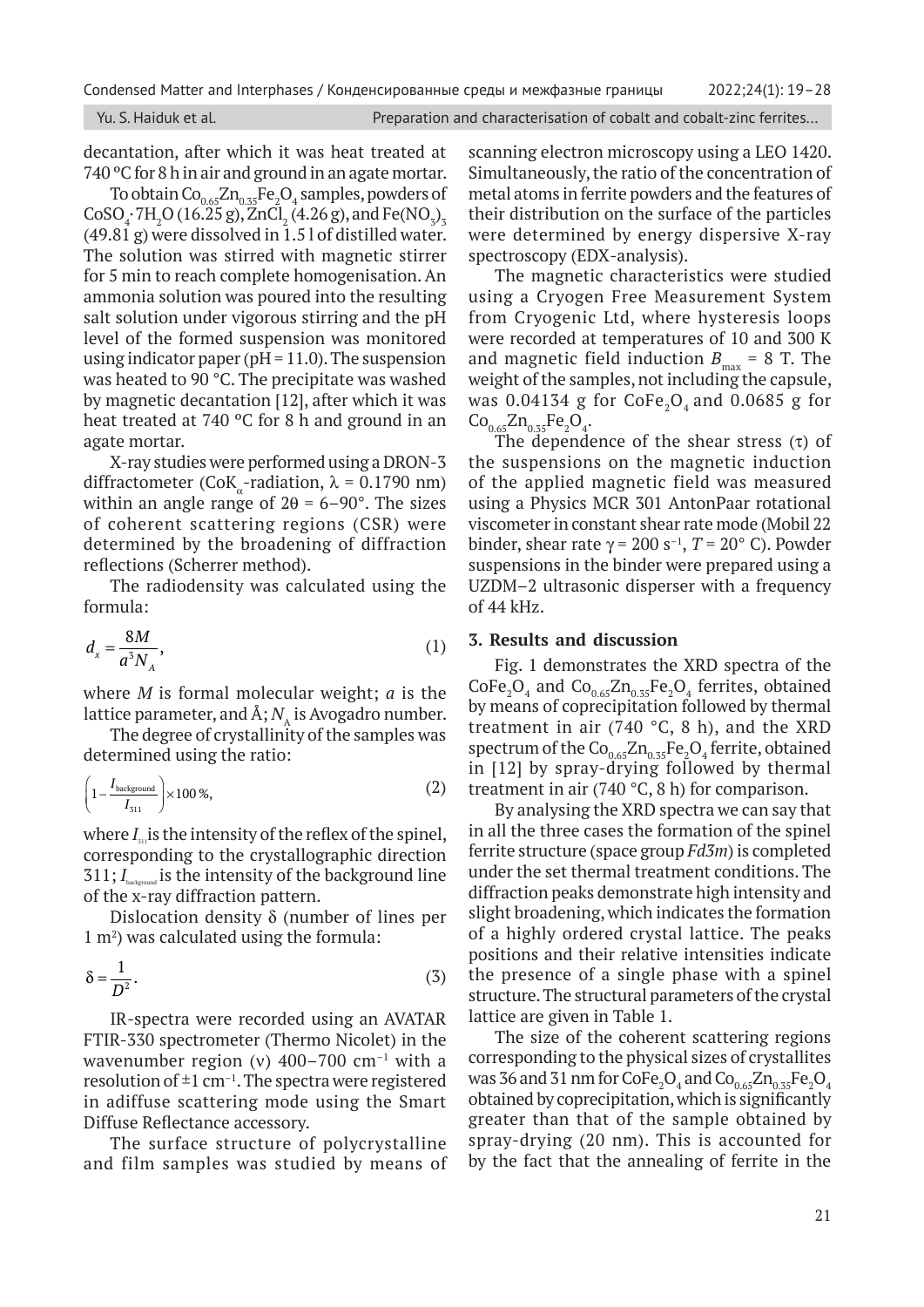

 ${\sf Fig.~1.}$  XRD spectra: a)  $\rm Co_{0.65}Zn_{0.35}Fe_2O_4$  (spray-drying); b)  $\rm CoFe_2O_4$  (coprecipitation), c)  $\rm Co_{0.65}Zn_{0.35}Fe_2O_4$  (coprecipitation)

 **Table 1.** The structural parameters of the crystal lattice: lattice constant *a*, unit cell volume *V*, size of the CSR *D*, dislocation density  $\delta$ , radiodensity  $d_x$ , degree of crystallinity  $d_c$  for Co<sub>0.65</sub>Zn<sub>0.35</sub>Fe<sub>2</sub>O<sub>4</sub> powders (spray-drying) (1),  $\text{CoFe}_2\text{O}_4$  (coprecipitation) (2),  $\text{Co}_{0.65}\text{Zn}_{0.35}\text{Fe}_2\text{O}_4$  (coprecipitation) (3)

| Sample | a, A   | $nm^3$  | HM        | $\delta$ ×10 <sup>2</sup> nm <sup>-2</sup> | $d_{\rm v}$ , g/cm <sup>3</sup> | %  |
|--------|--------|---------|-----------|--------------------------------------------|---------------------------------|----|
|        | 8,3998 | 592,626 | 20        | 0,2500                                     | 5,310                           | 85 |
|        | 8,3898 | 590,554 | ר ר<br>44 | 0,2066                                     | 5,279                           | 88 |
|        | 8.4037 | 593,488 | 77<br>აა  | 0,0918                                     | 5,293                           | 94 |

inert sodium chloride medium hinders the growth of crystallites. The samples obtained by coprecipitation also demonstrate higher crystallinity and lower dislocation density.

Fig. 2. shows fragments of SEM micrographs of the studied  $\text{CoFe}_{2}\text{O}_{4}$  and  $\text{Co}_{0.65}\text{Zn}_{0.35}\text{Fe}_{2}\text{O}_{4}$  because the temperature powders, which demonstrate a high degree of agglomeration of the particles. Agglomerates larger than 1 μm appear either due to the surface properties of the particles, or due to the fact that the thermal treatment conditions induced the

first stage of the sintering accompanied by the formation of small bridges between the particles. The primary particles have the size of 300 – 400 nm and a specific shape with pronounced facets.  $Co_{0.65}Zn_{0.35}Fe_2O_4$  particles are more crystallized because the temperature of the synthesis and sintering of zinc ferrite is much lower than that of cobalt ferrite.

A comparison of the size of crystallites (coherent scattering regions), calculated by the diffractometry method (Table 1), and the size of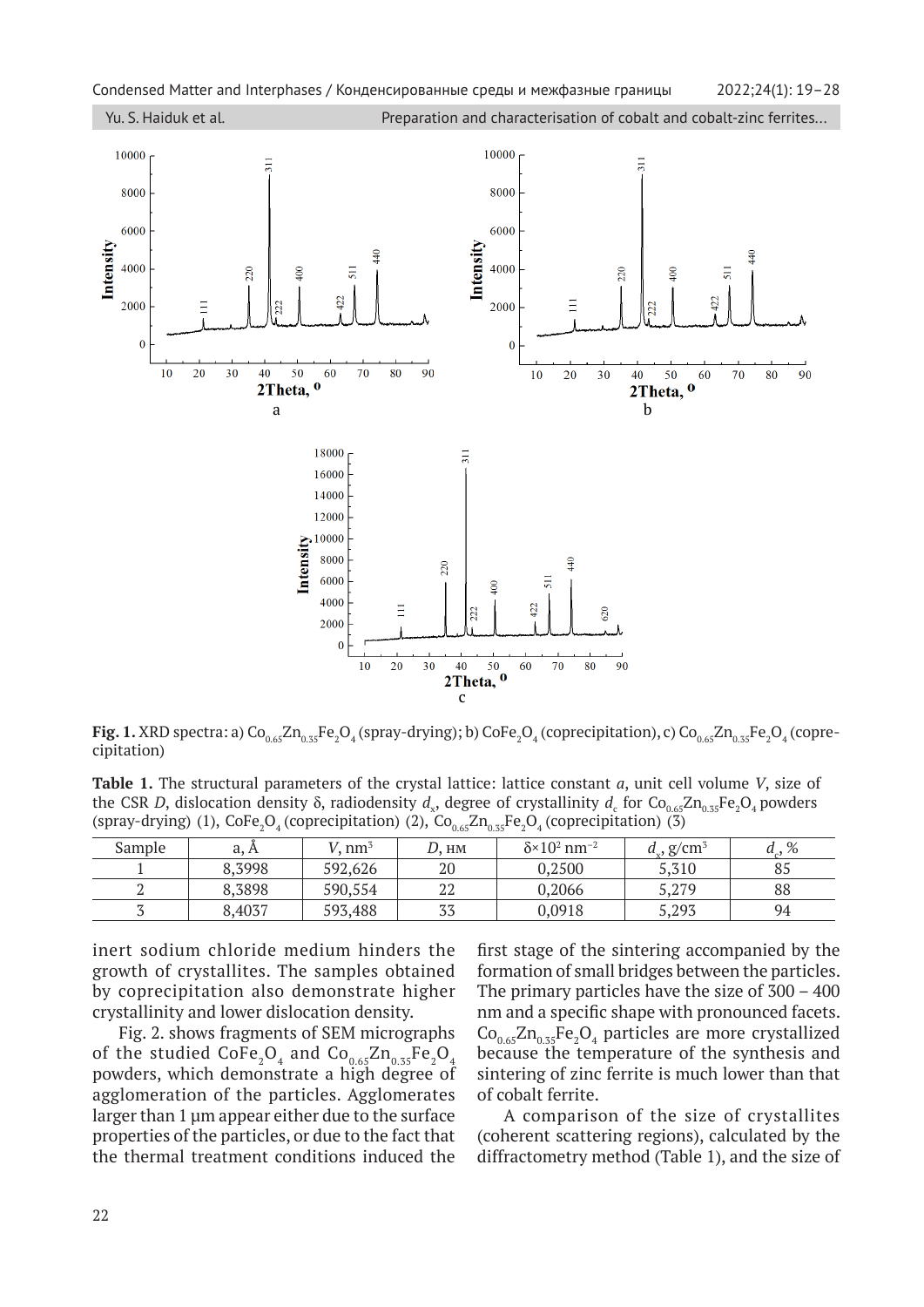Condensed Matter and Interphases / Конденсированные среды и межфазные границы 2022;24(1): 19–28

Yu. S. Haiduk et al. Preparation and characterisation of cobalt and cobalt-zinc ferrites...



**Fig. 2.** SEM micrographs: a)  $\text{CoFe}_2\text{O}_4$  (coprecipitation); b)  $\text{Co}_{0.65}\text{Zn}_{0.35}\text{Fe}_2\text{O}_4$  (coprecipitation)

the particles demonstrated that after annealing at 740 °С some particles include several crystallites and are multidomain. It is known that the critical size for the transition of a single-domain particle to a multidomain at 300 K is around 40 nm (for cobalt ferrite, for instance) [13]. In the region of transition to the ferromagnetic state, following the growth of the particles crystallites spontaneously break up into several domains in order to reduce high magnetisation energy of a single-domain particle.

Fig. 3 shows the IR absorption spectra of the  $\text{CoFe}_2\text{O}_4$  and  $\text{Co}_{0.65}\text{Zn}_{0.35}\text{Fe}_2\text{O}_4$  powders.

In the region of characteristic frequencies both  $\text{CoFe}_2\text{O}_4$  and  $\text{Co}_{0.65}\text{Zn}_{0.35}\text{Fe}_2\text{O}_4$  spectra demonstrate pronounced combined vibrational bands of Me–O (at 414 and 567 cm $^{-1}$ ). The band at 414 cm–1 usually refers to the octahedral vibrations of the metal Me<sub>octa</sub>  $\leftrightarrow$  O, and the band at 567 cm–1 corresponds to the internal stretching vibrations of the metal in the site Me<sub>tetra</sub>  $\leftrightarrow$  O [5]. The said absorption bands are also observed in the spectrum of  $Co_{0.65}Zn_{0.35}Fe_2O_4$  obtained by spraydrying [12]. All the bands have a high degree of resolution, which may reflect a high ordering of the crystal structure.

A wide absorption band at  $1600 \text{ cm}^{-1}$  [12], corresponding to vibrations of adsorbed water [11], is much less prominent in the  $\text{CoFe}_2\text{O}_4$ sample (Fig. 3a) and practically absent in the  $Co_{0.65}Zn_{0.35}Fe_2O_4$  sample (Fig. 3b). The spectrum of  $\text{Co}_{0.65}\text{Zn}_{0.35}\text{Fe}_2\text{O}_4$  obtained by spray-drying also demonstrated absorption at 2100–2300 cm–1, 1500–1600 cm<sup>-1</sup>, and near 1000 cm<sup>-1</sup> (presumably explained by the absorption of  $CO<sub>2</sub>$  molecules and  $NO_5^-$  ions). The corresponding absorption



**Fig. 3.** IR absorption spectrum: a)  $\text{CoFe}_2\text{O}_4$ ; b)  $\text{Co}_{0.65}\text{Zn}_{0.35}\text{Fe}_2\text{O}_4$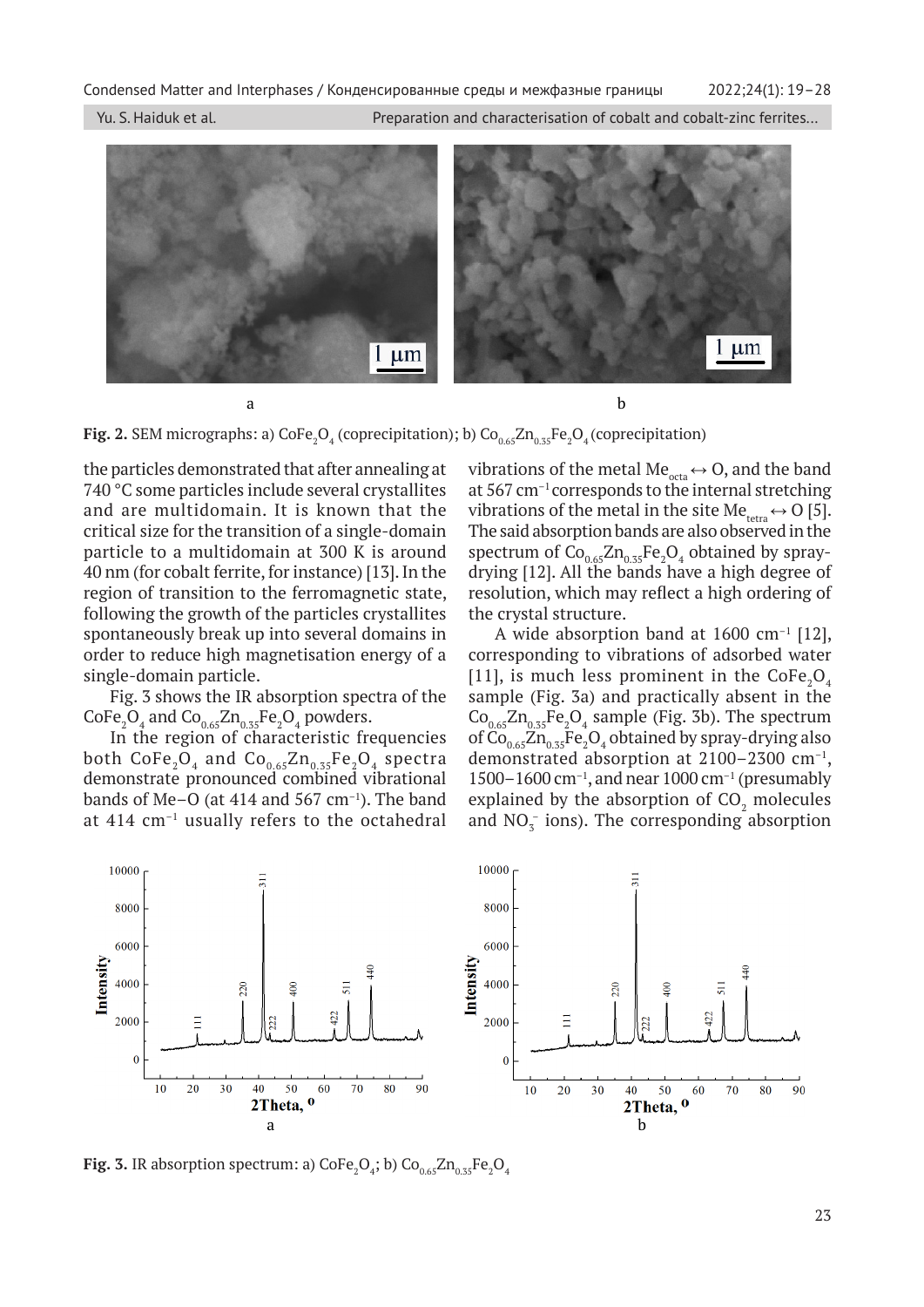|  | Yu. S. Haiduk et al. |  |
|--|----------------------|--|
|  |                      |  |

bands are much less prominent in the spectrum of  $\text{CoFe}_2\text{O}_4$  (Fig. 3a) and absent in the spectrum of the  $Co_{0.65}Zn_{0.35}Fe_2O_4$  sample obtained by coprecipitation (Fig. 3b).

Fig. 5 shows the change in magnetisation for  $\text{CoFe}_2\text{O}_4$  and  $\text{Co}_{0.65}\text{Zn}_{0.35}\text{Fe}_2\text{O}_4$  obtained by coprecipitation depending on the magnetic field induction. Both powders exhibited ferrimagnetic behaviour. The specific magnetisation of the  $\text{Co}_{0.65}\text{Zn}_{0.35}\text{Fe}_2\text{O}_4$  powder obtained in this study exceeds the specific magnetisation of cobaltzinc ferrites of the same composition obtained using other methods, namely the sol-gel method  $(60\div 80 \text{ A} \cdot \text{m}^2 \text{ kg}^{-1})$  [14, 15] and coprecipitation from aqueous solutions of inorganic salts  $(40\div 70 \text{ A} \cdot \text{m}^2 \text{ kg}^{-1})$  [16],  $(60 \div 90 \text{ A} \cdot \text{m}^2 \text{ kg}^{-1})$  [17].

In our earlier article we demonstrated that with an increase in the zinc content in the cobalt-zinc ferrite, an increase in the saturation magnetisation was noted. Thus, for the  $Co_{0.65}Zn_{0.35}Fe_2O_4$  powder the magnetisation was  $M_{\rm s}$  = 42.6 A·m $^2$  kg $^{-1}$ , and for the CoFe $_{2}$ O $_{4}$ powder it was  $M_{\rm s}$  = 25.0–26.0 A·m<sup>2</sup> kg<sup>-1</sup>. When the concentration of  $Zn^{2+}$  ions increased from 0 to 0.35, the total magnetisation  $(M_{\text{oct}}M_{\text{tot}})$ for  $Co_{1-x}Zn_xFe_2O_4$  also increased due to the displacement of iron ions to the octahedral positions of the spinel by the zinc ions. The increase in the magnetisation of the ferrite is accompanied by an increase in interlattice AB superexchange interactions [12]. When the number of substituting  $Zn^{2+}$  ions is large enough (*х* > 0.35), the antiferromagnetic interaction of  $Fe<sup>3+</sup>$  ions located in neighbouring positions in the octahedral sublattice begins. Therefore, the BB interaction leads to a decrease in the total magnetic moment [12].

It was also established earlier, that doping cobalt ferrite with zinc ions results in a decrease in the coercive force for the same particle sizes

[7, 12]. This is explained by the reduction of the magnetic anisotropy of doped powders. Particles of the critical size, i.e. particles on the border of the ferromagnetic state, have the highest coercive force. For cobalt ferrite, the size of such particles is  $\sim$  40 nm. With the further growth of the particles the coercive force decreases. This dependence can be accounted for by the domain structure, the critical size of the particles, and the degree of the anisotropy of the surface and intercrystalline boundaries. The coercivity of 0.27 kOe obtained at 300 K is much lower than the theoretically calculated coercivity of cobalt (5.3 kOe) [13], which indicates the ferrimagnetic state of the particles.

The magnetic parameters of the powders calculated based on the magnetic hysteresis loops of  $\text{CoFe}_2\text{O}_4$  and  $\text{Co}_{0.65}\text{Zn}_{0.35}\text{Fe}_2\text{O}_4$  are given in Table 2.

The shape of the magnetisation curves shown in Fig. 4 is similar to the shape described in the literature and is characterized by their significant rectangularity [18]. Table 2 shows that the value of  $M_{\rm s}$  slightly decreases with the growth of temperature, while the adjusted residual magnetisation  $M_{\rm f}/M_{\rm s}$  and the coercivity  $H_{\rm c}$  decrease significantly. This happens due to the influence of thermal fluctuations of the magnetisation of individual particles [18–20]. For  $\text{CoFe}_{2}\text{O}_{4}$   $M_{r}/M_{s}$  = 0.83 at low temperatures, which, according to the Stoner-Wohlfarth model, indicates the presence of cubic anisotropy, while for  $Co_{0.65}Zn_{0.35}Fe_2O_4$  it is not observed ( $M_r/M_s$  < 0.5) [12]. The uncharacteristic kinks on the magnetisation curves (Fig. 4a) can result from the interaction between the hard and soft anisotropy regimes, the polydispersity of the powder, the shape of the particles, and their interaction [12].

Table 2 demonstrates that the coercivity of the zinc-containing ferrite is much lower than

**Table** 2. The parameters of the magnetisation curves of  $\text{CoFe}_2\text{O}_4$  and  $\text{Co}_{0.65}\text{Zn}_{0.35}\text{Fe}_2\text{O}_4$  powders (saturation magnetisation  $M_{\rm s}$ , adjusted remanent magnetisation  $M_{\rm i}/M_{\rm s}$ , coercivity  $H_{\rm c}$ )

|      | CoFe <sub>2</sub>                              |      |             | $Co_{0.65}Zn_{0.35}Fe_2O_4$                     |                     |             |
|------|------------------------------------------------|------|-------------|-------------------------------------------------|---------------------|-------------|
| T, K | $M_{\rm _s}$<br>$A \cdot m^2$ kg <sup>-1</sup> | M/M  | $H_c$ , kOe | $M_{\rm s}$ , A·m <sup>2</sup> kg <sup>-1</sup> | $M_{\nu}/M_{\rm s}$ | $H_c$ , kOe |
| 10   | 83.3                                           | 0.77 | 12.5        | 123.6                                           | 0.44                | 1.35        |
| 100  | 83.5                                           | 0.74 | 8.0         | 122.4                                           | 0.39                | 1.1         |
| 200  | 80.7                                           | 0.60 | 3.1         | 112.5                                           | 0.23                | 0.5         |
| 300  | 73.2                                           | 0.37 | 0.27        | 97.9                                            | 0.12                | 0.1         |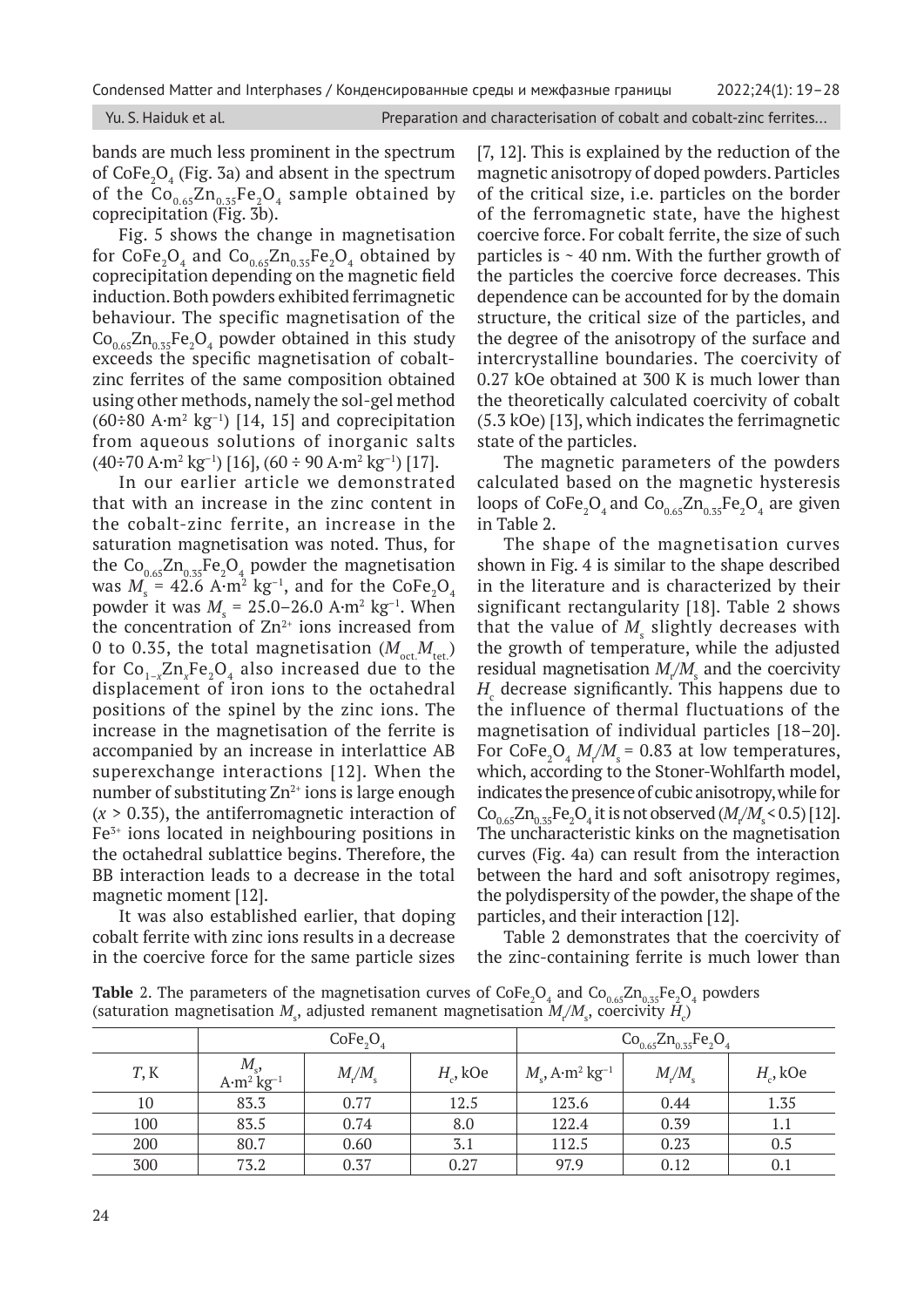

Fig. 4. Curves of the dependence of the magnetisation on the magnetic field strength at different temperatures  $1 - 10$  K,  $2 - 300$  K: a)  $\text{CoFe}_2\text{O}_4$ ; b)  $\text{Co}_{0.65}\text{Zn}_{0.35}\text{Fe}_2\text{O}_4$ 



**Fig. 5.** Dependence of the shear stress of MRF containing 20 wt% of ferrite powder in Mobil 22 on the magnetic field induction at shear rates of 2, 8, and 33 s<sup>-1</sup>: a) CoFe $_2\rm O_4$ ; b) Co $_{0.65}$ Zn $_{0.35}$ Fe $_2\rm O_4$ 

that of  $\text{CoFe}_2\text{O}_4$ . This is associated primarily with the characteristic constant of the material anisotropy and the introduction of zinc ions into the ferrite structure [12]. The presence of inhomogeneities, impurities, and crystal lattice defects preventing the remagnetisation of the sample, also increase  $H_c$ . These factors are associated with the method of synthesising the sample.  $\rm{Co}_{0.65}\rm{Zn}_{0.35}\rm{Fe}_2\rm{O}_4$  powder obtained in this study has  $H_c = 0.1$  kOe at 300 K, while the coercivity of the sample obtained by spray-drying in sodium chloride medium was 0.4 kOe [12]. With regard to MRFs, it is advisable to use ferrites with lower coercivity in order to increase the magnetocontrol of the composition.

The comparison of  $M_{\rm s}$  for  $\rm{Co}_{0.65}\rm{Zn}_{0.35}\rm{Fe}_2\rm{O}_4$ obtained by spray-drying followed by annealing in the NaCl medium in [12] and for the sample obtained by coprecipitation followed by annealing in air under the same conditions (Table 2) demonstrated a significant increase in the specific magnetisation for the coprecipitation method. The high-temperature annealing of the  $Co_{0.65}Zn_{0.35}Fe_2O_4$  powder in air results in the formation of larger particles with a higher degree of crystallinity as compared to the annealing in the NaCl matrix. The surface layer of the particles with random spin orientation has much less effect on the magnetic properties of the particles than in the former case, which is why the specific magnetisation is much higher. Therefore, the suggested annealing conditions proved to be optimal for obtaining high magnetisation of  $Co_{0.65}Zn_{0.35}Fe_2O_4$ . In this case, we minimised the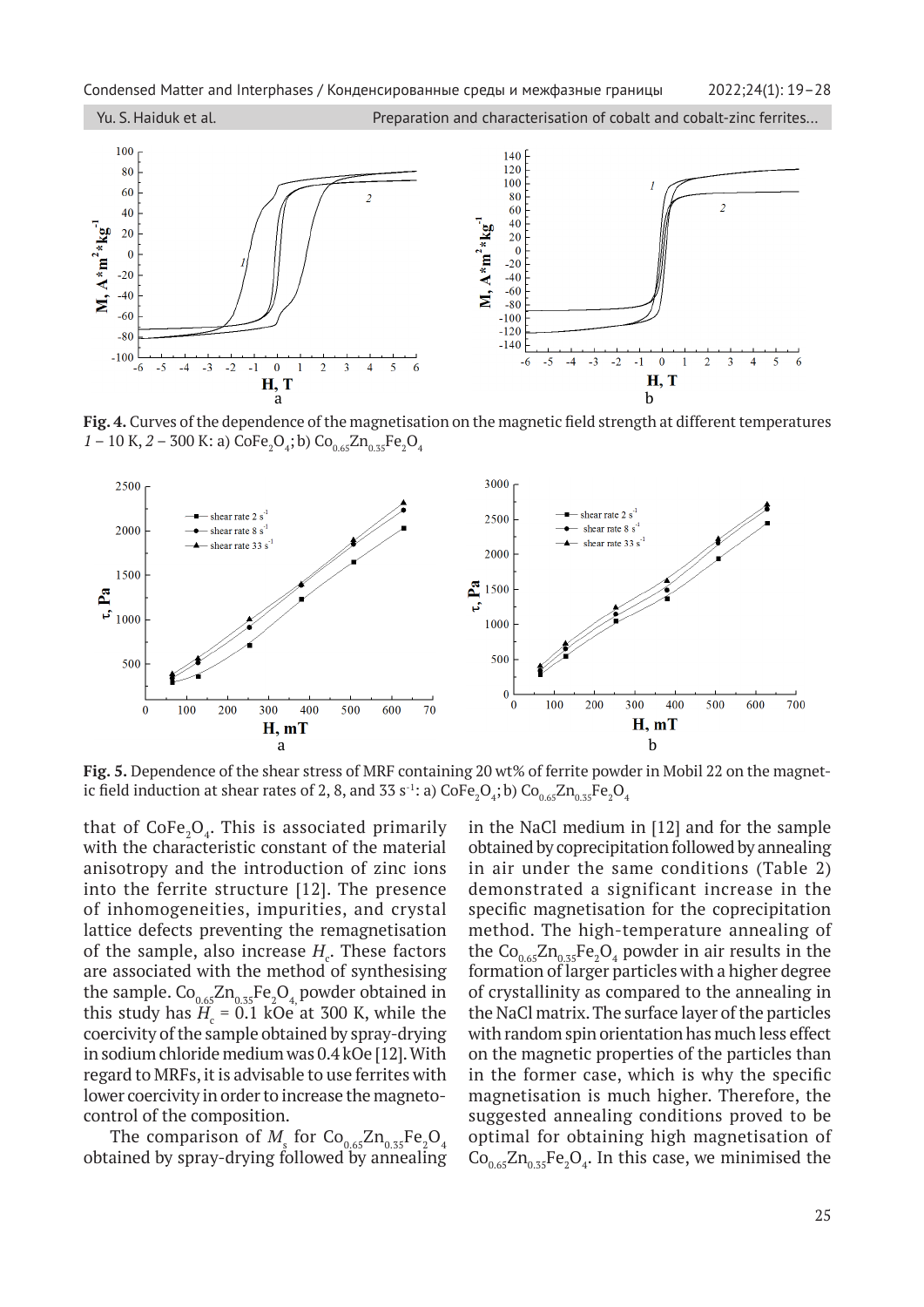Yu. S. Haiduk et al. **Preparation and characterisation of cobalt and cobalt-zinc ferrites...** 

negative effect of the non-magnetic surface layer of the particles, while the particles retained their individuality at the nano scale without sintering.

The  $\text{CoFe}_2\text{O}_4$  and  $\text{Co}_{0.65}\text{Zn}_{0.35}\text{Fe}_2\text{O}_4$  powders obtained by coprecipitation have high oil absorption and form fairly stable suspensions in the industrial Mobil 22 oil. This makes it possible to use them as functional fillers for magnetorheological materials, including magnetorheological suspensions based on carbonyl iron in synthetic oil. In the latter case, the ferrite additives would perform the modifying and stabilising functions. Fig. 5 shows the dependences of the shear stress of an MRF on the magnetic field induction at different shear rates for the MRF containing 20 wt% of ferrite powder in the industrial Mobil 22 oil.

A high value of shear stress (over 2500 Pa) at 650 mT indicated that the studied powders can be considered promising materials for the above listed applications. It should be noted that the previously studied  $\text{Co}_{0.65}\text{Zn}_{0.35}\text{Fe}_2\text{O}_4$  powder obtained by spray-drying at 650 mT demonstrated the shear stress of  $\sim$  1000 Pa [12]. Such a significant increase in the shear stress for the obtained samples is explained by the conditions of the synthesis, namely the high-temperature annealing. Comparing the  $Co_{0.65}Zn_{0.35}Fe_2O_4$ powders obtained by spray-drying [12] and coprecipitation, we can see that besides the increase in the particle size and the degree of crystallinity (from 85 to 97 %) the annealing results in a change in the shape of the particles from spherical to faceted. Such morphological changes influence the rheological behaviour of the powders in the suspension resulting in an increase in the shear stress. At the same time, the density and the oil absorption of the particles can also increase.

#### **4. Conclusions**

In this paper we proposed a new technique for synthesising cobalt and cobalt-zinc ferrites based on the method of coprecipitation from aqueous solutions of the corresponding salts. The technique involves high-temperature annealing of the precipitates in air which results in highly crystalline polydispersed powders with high specific saturation magnetisation (97.9 A $\cdot$ m $^{2}\cdot$ kg $^{-1}$ at 300 K).

The synthesised ferrites are polydispersed powders with the size of primary particles of 300– 400 nm and the size of the coherent scattering regions of 30–35 nm. They demonstrate high shear stress in magnetorheological suspensions, which is 2.5 times higher than that of the nanosized particles.

In our study, we also obtained suspensions of the ferrite powders with the industrial Mobil 22 oil (20 wt%) for the analysis of the dependences of the shear stress on the magnetic field induction. The high shear stress (2.5 kPa) with a relatively low magnetic field induction (from 600 mT and above) allowed us to consider the obtained materials as being promising for use as functional fillers for magnetorheological materials, including magnetorheological suspensions of damping devices.

### **Author contributions**

Haiduk Yu. S. – writing the article, synthesising the materials, conducting research, interpreting the results. Korobko E. В. – conducting research (magnetorheological measurements), interpreting the results, scientific editing. Kotsikau D. A. – conducting research (IR spectroscopy), scientific editing. Svito I. A. – conducting research (magnetic measurements), interpreting the results. Usenko A. E. – scientific leadership, interpreting the results. Pankov V. V. – scientific leadership, research concept, interpreting the results, final conclusions.

# **Conflict of interests**

The authors declare that they have no known competing financial interests or personal relationships that could have influenced the work reported in this paper.

#### **References**

1. Vekas L. Ferrofluids and magnetorheological fluids. *Advances in Science and Technology.* 2008;54(1):127–136. https://doi.org/10.4028/www. scientific.net/AST.54.127

2. Belyaev E. S., Ermolaev A. I., Titov E. Yu., Tumakov S. F. *Magnetorheological fluids: technologies of creation and application*. N. Novgorod; Nizhegorod. state tech. un-t them. R. E. Alekseeva. 2017. 94 p. (In Russ.). http://www.vntr.ru/lib/vntr18-VOL7.pdf

3. Mayekar J., Dhar V., Radha S. Synthesis, Characterization and magnetic study of zinc ferrite nanoparticles. *International Journal of Innovative*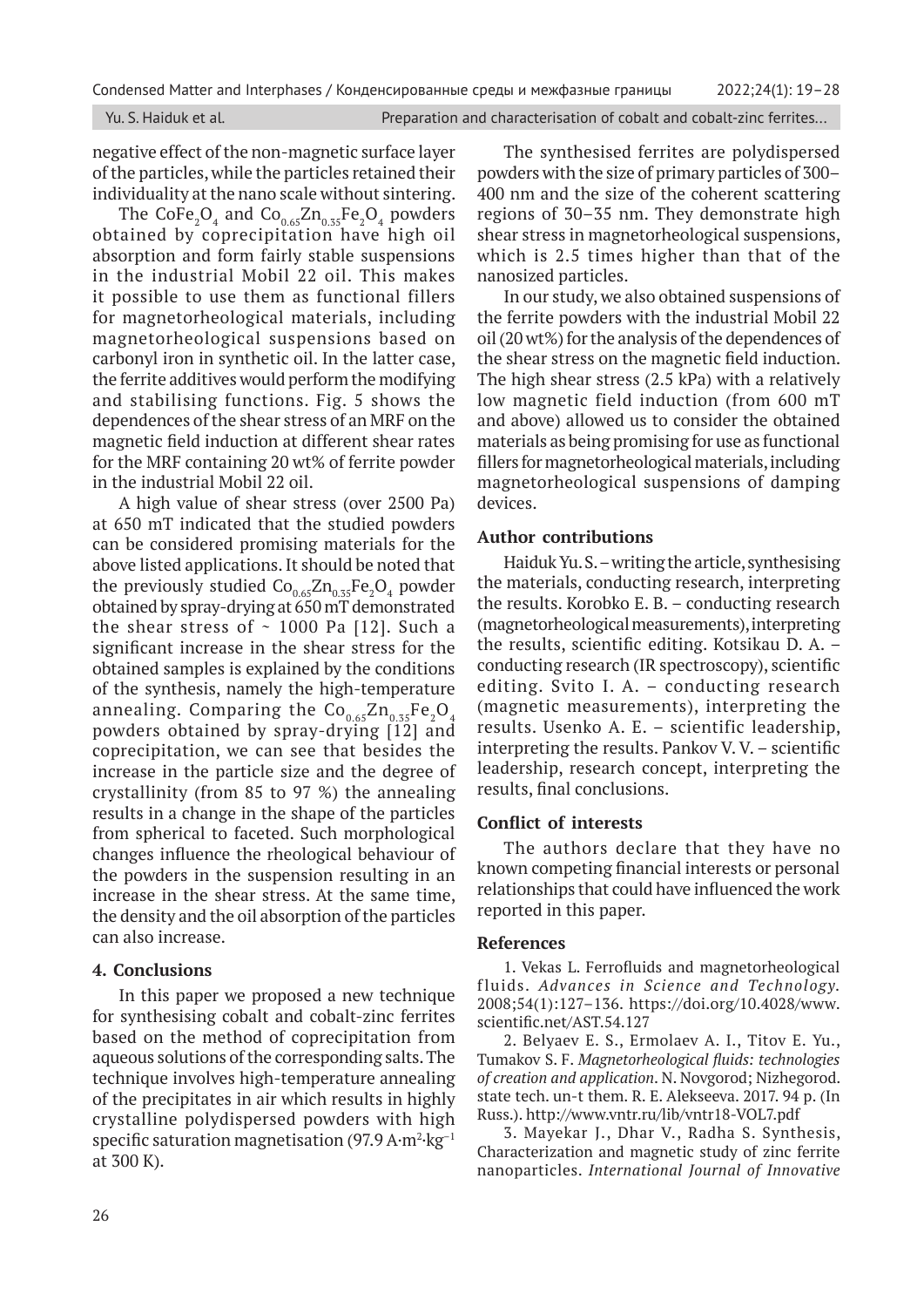Condensed Matter and Interphases / Конденсированные среды и межфазные границы 2022;24(1): 19–28

|  | Yu. S. Haiduk et al. |  |  |  |  |  |  |
|--|----------------------|--|--|--|--|--|--|
|--|----------------------|--|--|--|--|--|--|

Preparation and characterisation of cobalt and cobalt-zinc ferrites...

*Research in Science, Engineering and Technology.*  2016;5(5): 83678371. https://doi.org/10.15680/ IJIRSET.2016.0505268

4. Rani B. J., Ravina M., Saravanakumar B., Ravi G., Ganesh V., Ravichandran S., Yuvakkumar R. Ferrimagnetism in cobalt ferrite  $(CoFe, O<sub>4</sub>)$ nanoparticles. *Nano-Structures & Nano-Objects*. 2018;14: 84–91. https://doi.org/10.1016/j. nanoso.2018.01.012

5. Manouchehri S., Ghasemian Z., Shahbazi-Gahrouei D., Abdolah M. Synthesis and characterization of cobalt-zinc ferrite nanoparticles coated with DMSA. *Chem Xpress*. 2013;2(3):147–152. https://www. tsijournals.com/articles/synthesis-andcharacterization-of-cobaltzinc-ferritenanoparticlescoated-with-dmsa.pdf

6. Lopez. P. P. J., Gonzalez - Bahamon L. F., Prado J., Caicedo J. C., Zambrano G., Gomez M. E., Esteve J. Study of magnetic and structural properties of ferrofluids based on cobalt–zinc ferrite nanoparticles. *Journal of Magnetism and Magnetic Materials.* 2012;324(4): 394–402. https://doi.org/10.17586/2220- 8054-2016-7-4-624-628

7. Singhal S., Namgyal T., Bansal S., Chandra K. Effect of Zn substitution on the magnetic properties of cobalt ferrite nano particles prepared via sol-gel route. *Journal of Electromagnetic Analysis and Applications.* 2010;2(6): 376–381. http://dx.doi. org/10.4236/jemaa.2010.26049

8. Gaikwad R. S., Chae S.-Y., Mane R. S., Han S.-H., Joo O.-S. Cobalt ferrite nanocrystallites for sustainable hydrogen production application. *International Journal of Electrochemistry.* 2011: 1–6. https://doi. org/10.4061/2011/729141

9. Ladole С. A. Preparation and characterization of spinel zinc ferrite ZnFe<sub>2</sub>O<sub>4</sub>. International Journal of *Chemical Science.* 2012;10(3): 12301234. https://www. tsijournals.com/articles/preparation-andcharacterization-of-spinel-zinc-ferrite-znfe2o4.pdf

10. Raghuvanshi S., Kane S. N., Tatarchuk T. R., Mazaleyrat F. Effect of Zn addition on structural, magnetic properties, antistructural modeling of Co1−xZnx Fe<sup>2</sup> O4 nano ferrite.*AIP Conference Proceedings 1953.* 2018: 030055. https://doi. org/10.1063/1.5032390

11. Sawadzky G. A., Van der Woude F., Morrish A. H. Cation distributions in octahedral and tetrahedral sites of the ferrimagnetic spinel CoFe<sub>2</sub>O<sub>4</sub>. *Journal of Applied Physics*. 1968;39(2): 1204–1206. https://doi. org/10.1063/1.1656224

12. Haiduk Yu. S*,* Korobko E. V.*,* Shevtsova K.A.*,*  Kotikov D. A.*,* Svito I.A.*,* Usenka A. E., Ivashenko D. V., Fakhmi A., Pankov V. V. Synthesis, structure and magnetic properties of cobalt-zinc nanoferrite for magnetorheological liquids*. Kondensirovannye sredy i mezhfaznye granitsy* = *Condensed Matter and Interphases*. 2020;22(1): 28–38. https://doi. org/10.17308/kcmf.2020.22/2526

13. Chinnasamy C. N., Jeyadevan B., Shinoda K., Tohji K., Djayaprawira D. J., Takahashi M., Joseyphus R. J., Narayanasamy A. Unusually high coercivity and critical single-domain size of nearly monodispersed CoFe2 O4 nanoparticles. *Applied Physics Letters.* 2003;83(14): 2862–2864. https://doi. org/10.1063/1.1616655

14. Lin Q., Xu J., Yang F., Lin J., Yang H., He Y. Magnetic and mössbauer spectroscopy studies of zincsubstituted cobalt ferrites prepared by the sol-gel method*. Materials*. 2018;11(10): 1799. https://doi. org/10.3390/ma11101799

15. Liu Y., Zhu X. G., Zhang L., Min F. F., Zhang M. X. Microstructure and magnetic properties of nanocrystalline Co1−*<sup>x</sup>* Zn*<sup>x</sup>* Fe2O4 ferrites. *Materials Research Bulletin.* 2012;47: 4174–4180. https://doi. org/10.1016/j.materresbull.2012.08.076

16. Ranjani M., Jesurani S., Priyadharshini M., Vennila S. Sol-gel synthesis and characterization of zinc substituted cobalt ferrite magnetic nanoparticles. International *Journal of Advanced Research*. 2016;5(6): 882 886. https://doi.org/10.17577/IJERTV5IS060665

17. Copolla P., da Silva F. G., Gomide G., Paula F. LO, Campos A.F. C., Perzynski R., Kern C., Depeyrot G., Aquino R. Hydrothermal synthesis of mixed zinc– cobalt ferrite nanoparticles: structural and magnetic properties. *Journal of Nanoparticle Research*. 2016;18(138): 1 – 15. https://doi.org/10.1007/s11051- 016-3430-1

18. Praveena K., Sadhana K. Ferromagnetic properties of Zn substituted spinel ferrites for high frequency applications. *International Journal of Scientific and Research Publications*. 2015;5(4): 121. Available at: http://www.ijsrp.org/researchpaper-0415.php?rp=P403877

19. Komogortsev S. V., Patrusheva T.N., Balaev D. A., Denisova E. A., Ponomarenko I. V. Cobalt ferrite nanoparticles based on mesoporous silicon dioxide. *Pis'ma* v *Zhurnal teoreticheskoi fiziki.* 2009;35(19): 6–11. (In Russ.). https://www.elibrary.ru/item. asp?id=20326999

20. Komogortsev S. V., Iskhakov R. S., Balaev A. D., Kudashov A. G., Okotrub A. V., Smirnov S. I. Magnetic properties of Fe<sub>z</sub>C ferromagnetic nanoparticles encapsulated in carbon nanotubes *Physics of the Solid State.* 2007;49(4): 734-738. https://doi.org/10.1134/ s1063783407040233